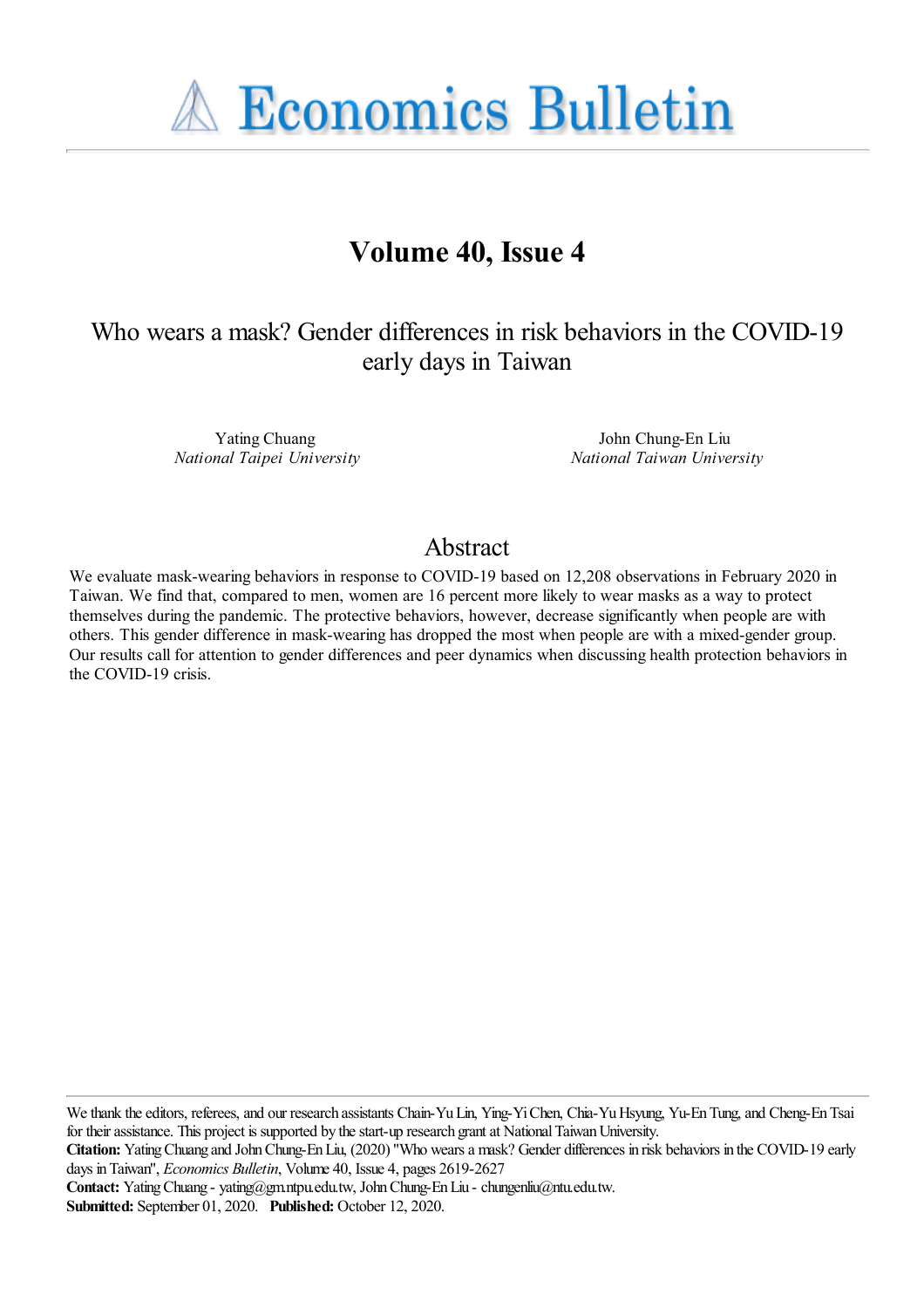## 1 Introduction

Are women more risk averse than men? The economics literature generally says yes, but some say the evidence is still mixed [\(Nelson, 2015\)](#page-7-0). In the meantime, risk preference measurements, commonly measured in surveys and experiments, are not as stable and consistent as expected [\(Barseghyan et al., 2011;](#page-5-0) [Chuang and Schechter, 2015;](#page-6-0) [Einav et al., 2012;](#page-6-1) Schildberg-Hörisch, 2018), highlighting the need to observe how the actual social environment may affect individual decisions. Risk preferences are of our interests as they are deeply connected to how people manage their health [\(Anderson and Mellor, 2008;](#page-5-1) [Galizzi and Mi](#page-6-2)[raldo, 2017;](#page-6-2) [Gerking and Khaddaria, 2012;](#page-6-3) [Lundborg and Andersson, 2008\)](#page-7-2), and obviously, how people cope with the COVID-19 pandemic [\(Barrios and Hochberg, 2020;](#page-5-2) [Fan et al.,](#page-6-4) [2020\)](#page-6-4). Taiwan's unique contexts offer us a rare opportunity to directly observe people's risk preferences through mask-wearing behaviors, as well as provide more diverse reporting in health economics where most data come from North America and Europe [\(Hirvonen, 2020\)](#page-7-3). More specifically, we highlight that gender and peer dynamics are crucial determinants to risk behaviors.

This article presents data on mask-wearing behaviors by 12,208 individuals during the early days—February 7 to 25, 2020—of the COVID-19 pandemic in Taiwan. Taiwanese citizens show acute awareness to wear masks due to the traumatic experiences with SARS in 2003 [\(Bennett et al., 2015\)](#page-5-3).<sup>[1](#page-1-0)</sup> In the 2013 Taiwan Social Change Survey, when asked whether they would wear masks during widespread flu, close to 90 percent answered, "most likely" or "very likely." In other words, there is unanimous support in masks' efficacy and the "mask debate" does not exist in Taiwan.<sup>[2](#page-1-1)</sup> This background enables us to observe risk behaviors while not interfered by cultural values or political orientations.

Our study was conducted in a relatively stable time when Taiwan's confirmed cases increased only from 16 to 31. Meanwhile, the supply of masks is sufficient, as Taiwan is the world's second-largest mask producer and massively expanded the capacity due to coronavirus. During our study period, wearing masks was entirely voluntary. The Taiwan CDC advised people to wear masks in three conditions: going to the hospital, having respiratory symptoms, or coping with chronic illnesses; there have not yet been government mandates to wear masks.<sup>[3](#page-1-2)</sup>

Our result shows that women are about 16 percent more likely to wear masks than men. This gender difference is the largest when people are by themselves (21%) and smallest when they are in mixed-gender groups  $\langle$  <10%). There is no gender difference in children's behav-

<span id="page-1-0"></span><sup>&</sup>lt;sup>1</sup>[Bennett et al. \(2015\)](#page-5-3) showed that outpatients hospital visit dropped dramatically during SARS as an example of prevalent responses.

<span id="page-1-1"></span><sup>2</sup>Our research does not intend to evaluate the effectiveness of wearing face masks. Yet, [Mitze et al. \(2020\)](#page-7-4) examine a compulsory mask wearing policy in Germany and find that face masks are effective in slowing down the spread of Covid-19.

<span id="page-1-2"></span><sup>3</sup>Mandate of wearing a mask in public transportation started on April 1, 2020.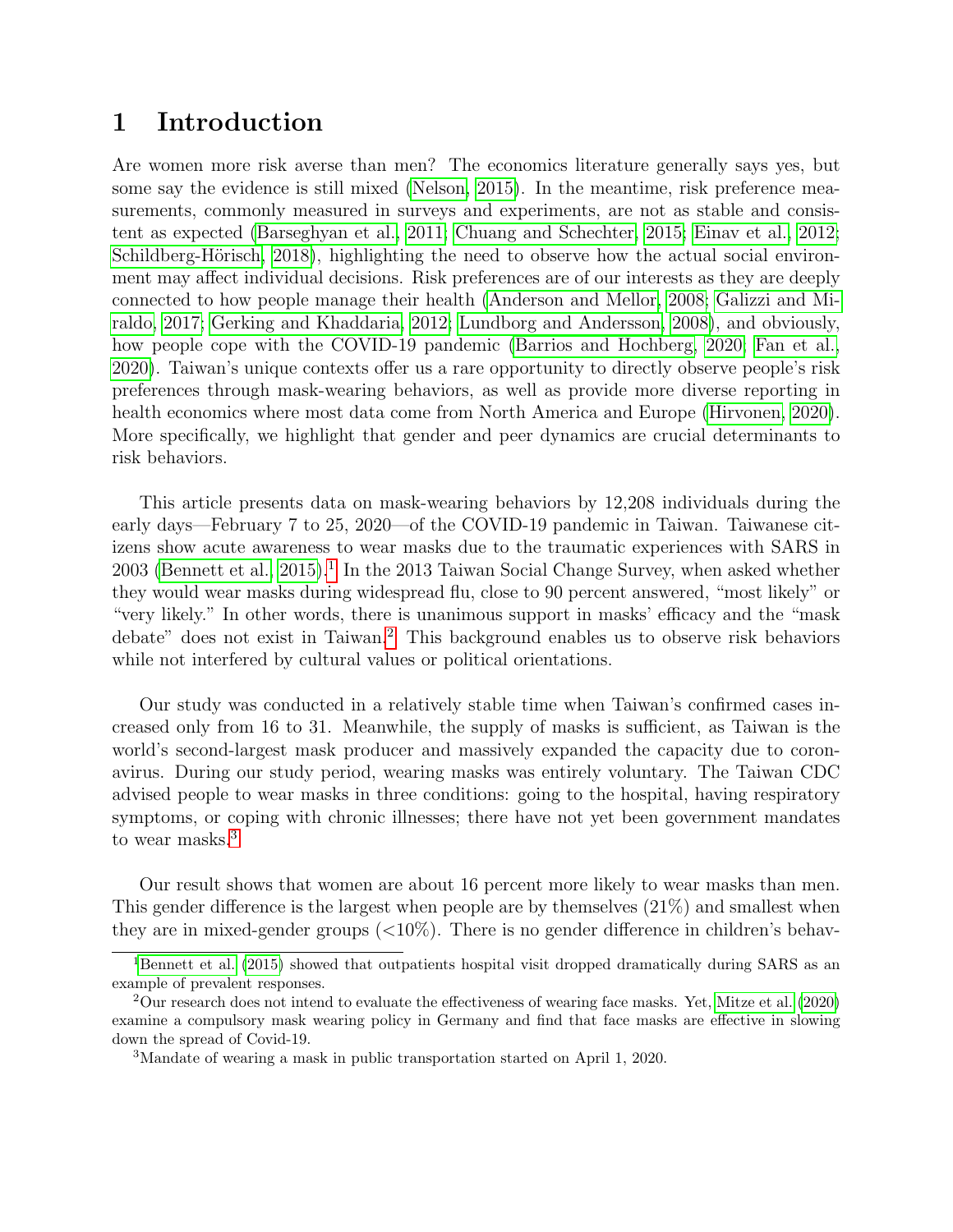iors. In a way, our analysis provides more evidence that women tend to be more risk averse than men. Our study also demonstrates that people are less likely to wear masks when they are in groups compared to when they are alone.

We first contribute to the debate on the gender gap in risk aversion. Many studies have shown that women are, on average, more risk averse than men [\(Almenberg and Dreber,](#page-5-4) [2015;](#page-5-4) [Borghans et al., 2009;](#page-5-5) [Charness and Gneezy, 2012;](#page-5-6) [Croson and Gneezy, 2009;](#page-6-5) [Dohmen](#page-6-6) [et al., 2011;](#page-6-6) [Eckel and Grossman, 2002,](#page-6-7) [2008;](#page-6-8) [Powell and Ansic, 1997;](#page-7-5) [Pulford and Gill,](#page-7-6)  $2014$  $2014$ ,<sup>4</sup> while others do not find this gender difference [\(Banerjee, 2014;](#page-5-7) [Binmore et al., 2012;](#page-5-8) [Boschini et al., 2019;](#page-5-9) [Dimmock et al., 2016\)](#page-6-9). Besides, risk aversion may be domain specific [\(Borghans et al., 2009;](#page-5-5) [Filippin and Crosetto, 2016;](#page-6-10) [Friedl et al., 2017;](#page-6-11) [Pulford and Gill,](#page-7-6) [2014;](#page-7-6) [Schubert et al., 2000\)](#page-7-7). In this literature, most risk preferences are elicited through surveys or experiments, and we provide additional evidence with actual observed behaviors.

Secondly, we add more empirical results on how social environment may affect risk aversion behaviors. The literature has pointed out that the gender gap in risk aversion can be influenced by socio-environmental factors, such as culture [\(Gong and Yang, 2012\)](#page-6-12), macroeconomic indices [\(C´ardenas et al., 2012\)](#page-5-10), professional identities [\(Drupp et al., 2020\)](#page-6-13), school environment [\(Booth and Nolen, 2012\)](#page-5-11), parental involvement [\(Alan et al., 2017\)](#page-4-0), and peer group dynamic [\(Booth et al., 2014;](#page-5-12) [Lamiraud and Vranceanu, 2018\)](#page-7-8). In our case, we can observe how individual's behavior would differ in various peer groups.

#### 2 Data and Method

From February 7 to 25, 2020, we collected data on mask-wearing behaviors in Taipei city and New Taipei City, a metropolitan area of more than 6 million residents. The cityscape is exceptionally dense—the population density is more than 9,000 people per square kilometer. To make sure we capture diverse samples, we gather data across various locations (e.g., residential areas, shopping districts, office quarters, etc.) during different times of the day. In the end, the data contains 12,208 observations coming from 43 sites across all 12 districts in Taipei and major satellite cities in New Taipei (Figure 1).

We developed a codebook after a few pilot sessions. In the record sheets, enumerators recorded 1) if the person wears a mask, 2) if the person is an adult or children (2 to 12 years old), 3) the person's gender, 4) if they are with a group, and 5) the number of people and gender in their groups. From the onset of data collection, we specified the rules to exclude individuals in the following situations: people who we cannot visibly identify their genders, babies carried by adults, homeless people, as they may not have access to masks,

<span id="page-2-0"></span><sup>&</sup>lt;sup>4</sup>We do not separate risk aversion (known probability) and ambiguity aversion (unknown probability to model uncertainty) as separate parameters. Since we observe only risk behaviors, we cannot contribute to this debate on whether these two measures should be treated as distinct. Yet it is reasonable to assume that mask-wearing behaviors are highly correlated with both risk and ambiguity aversion preferences.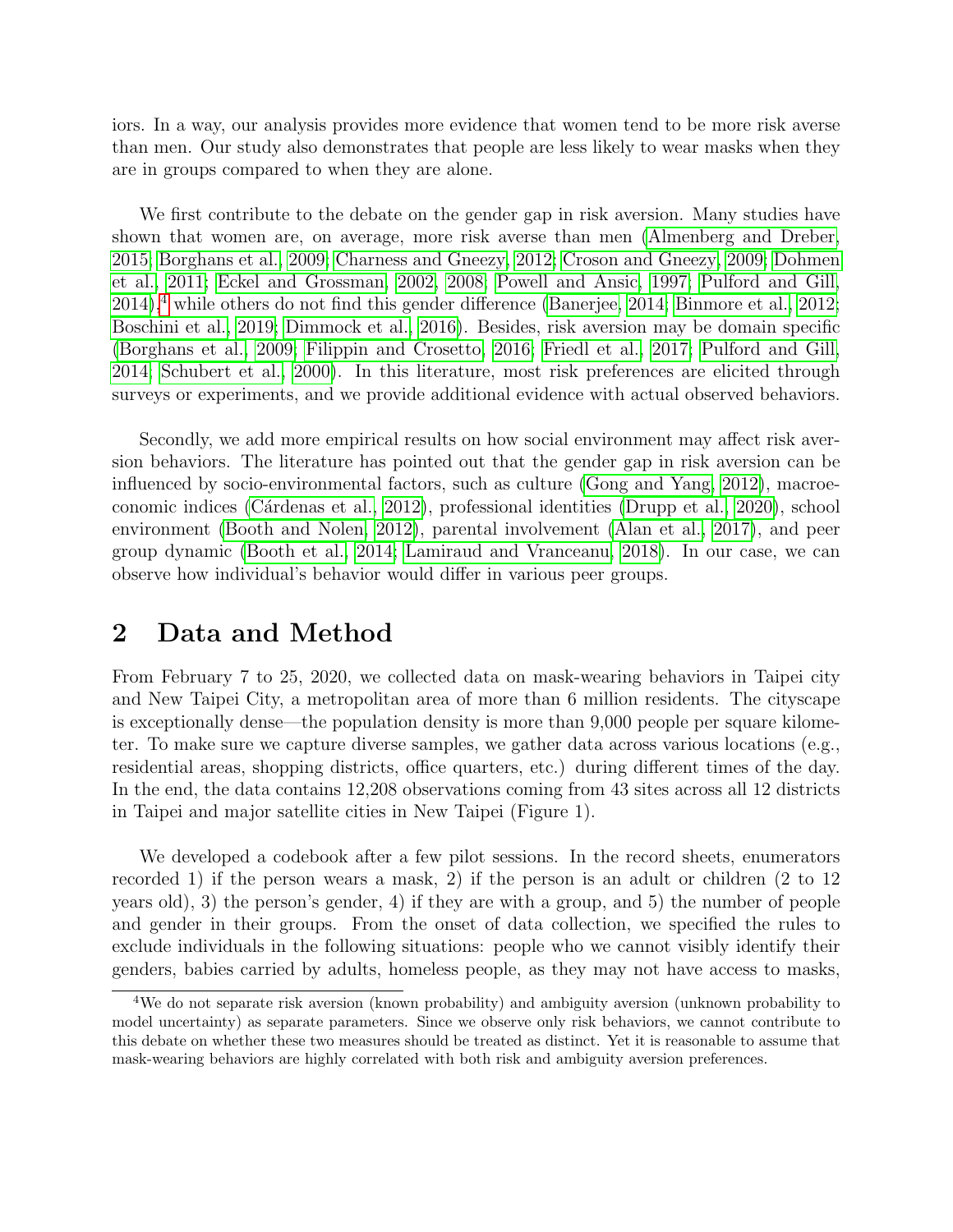and large groups such as class field trips. We do not collect data from people doing exercise, operating vehicles, and taking public transportation. We also excluded children or teenagers in uniforms, as we are concerned that their schools could mandate mask-wearing. In our sample, ninety-five percent of our observations were adults. Our data include 43 percent male and 57 percent female, tracking reasonably closely to the sex ratio of 48 male versus 52 female in Taipei metropolitan, based on the official statistics from the Ministry of the Interior.





### 3 Discussion

Table 1 reports on the mask-wearing by gender (yes as 1, no as 0). Column 1 shows that 64.1 percent of men wear masks in our study, while 47.8 percent of women do, roughly a 16 percent difference. The difference is statistically significant in t-test (column 4) and regression of the gender variable (women as 1, men as 0) on the mask-wearing variable with location and enumerator fixed effects (column 5). We found no differences among boys and girls—this may be in part due to that children have not experienced the gendered socialization yet, or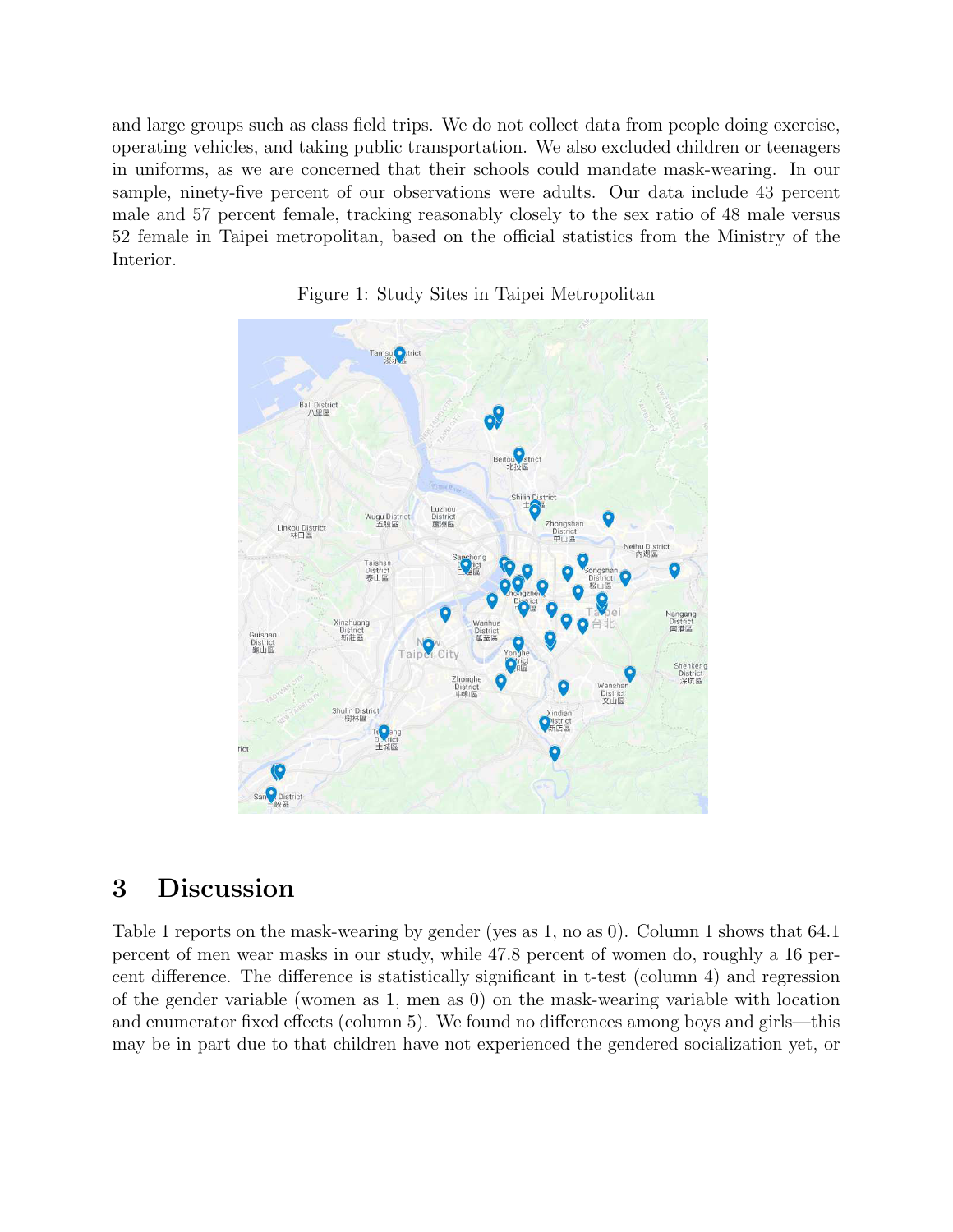maybe mandated equally by their chaperones.

Besides, we analyze how mask-wearing behaviors vary by people's accompanied peer groups. Table 2 shows that, out of 12,208 samples, 5,681 of them were in groups. The average group size is 2.45 and the maximum size of the group is 8. Table 3 further breaks down the mask-wearing ratios in each category. For women and men by themselves, 70.5 and 50 percent of them wear masks, respectively. Mask-wearing in both men and women drop drastically when they are in groups. For women and men in same-gender groups, the ratios drop to 60.3 and 42 percent. The gender differences are the smallest when women (54.7%) and men (46.5%) were in mixed-gender groups. This pattern provides evidence that women seem to be more easily influenced by peer groups compared to men. All the gender differences are statistically significant in both t-tests and regression analysis.

One could think of two channels that social gatherings could influence mask-wearing behaviors. On the one hand, people might put on extra protection because the supposed risks are higher;<sup>[5](#page-4-1)</sup> on the other hand, people may feel masks hinder regular social interactions and thus wear less. In our analysis, it is clear that the latter "socializing convenience" trumped the former extra risk prevention. We are fully aware that our results cannot identify a clean causal relation between peer dynamics and individuals' behaviors. Our suggestive evidence nevertheless offers crucial insights for future research.

In many societies, masks have become the flashpoint in the cultural wars during the pandemic. Our results show that mask-wearing behaviors exhibit gender differences. Our study also reveals that the intention of such behaviors may drop when in social interactions. Even in Taiwan, a society that fully embraces masks, various social distancing policies could still provide extra protection [\(Allcott et al., 2020\)](#page-4-2). These insights could be instructive to craft more effective responses to the COVID-19 pandemic. To conclude, our research calls for economics research with more considerable attention to gender and peer dynamics in the pandemic.

#### References

<span id="page-4-0"></span>Alan, S., N. Baydar, T. Boneva, T. F. Crossley, and S. Ertac (2017). Transmission of risk preferences from mothers to daughters. Journal of Economic Behavior & Organization 134, 60–77.

<span id="page-4-2"></span>Allcott, H., L. Boxell, J. Conway, B. Ferguson, M. Gentzkow, and B. Goldman (2020).

<span id="page-4-1"></span><sup>5</sup>There could also be other mechanisms such as peer learning or imitation to wear a mask. We have tried to analyze whether more women or men in the group would change their mask-wearing behaviors. However, since there are not enough variations in peer group observations and "being with women/men" seem to be highly endogenous, we cannot conclude much.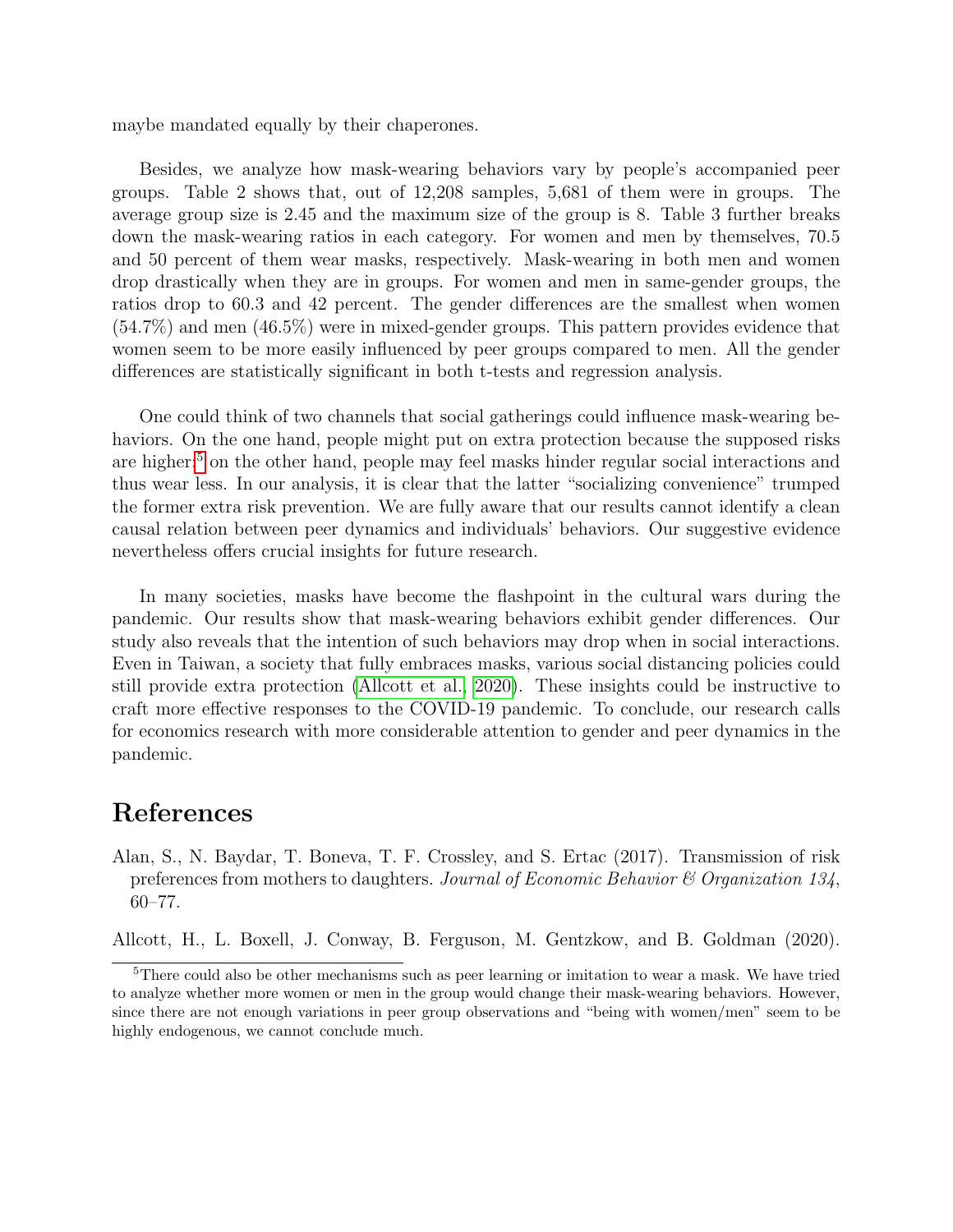Economic and health impacts of social distancing policies during the coronavirus pandemic. Unpublished working paper.

- <span id="page-5-4"></span>Almenberg, J. and A. Dreber (2015). Gender, stock market participation and financial literacy. Economics Letters 137, 140–142.
- <span id="page-5-1"></span>Anderson, L. R. and J. M. Mellor (2008). Predicting health behaviors with an experimental measure of risk preference. Journal of Health Economics  $27(5)$ , 1260–1274.
- <span id="page-5-7"></span>Banerjee, D. (2014). Ethnicity and gender differences in risk, ambiguity attitude. Unpublished working paper.
- <span id="page-5-2"></span>Barrios, J. M. and Y. Hochberg (2020). Risk perception through the lens of politics in the time of the COVID-19 pandemic. Unpublished working paper.
- <span id="page-5-0"></span>Barseghyan, L., J. Prince, and J. C. Teitelbaum (2011). Are risk preferences stable across contexts? Evidence from insurance data. American Economic Review 101 (2), 591–631.
- <span id="page-5-3"></span>Bennett, D., C.-F. Chiang, and A. Malani (2015). Learning during a crisis: The SARS epidemic in Taiwan. Journal of Development Economics 112, 1–18.
- <span id="page-5-8"></span>Binmore, K., L. Stewart, and A. Voorhoeve (2012). How much ambiguity aversion? Journal of Risk and Uncertainty 45 (3), 215–238.
- <span id="page-5-12"></span>Booth, A., L. Cardona-Sosa, and P. Nolen (2014). Gender differences in risk aversion: Do single-sex environments affect their development? Journal of Economic Behavior  $\mathcal B$ Organization 99, 126–154.
- <span id="page-5-11"></span>Booth, A. and P. Nolen (2012). Choosing to compete: How different are girls and boys? Journal of Economic Behavior & Organization 81(2), 542-555.
- <span id="page-5-5"></span>Borghans, L., J. J. Heckman, B. H. Golsteyn, and H. Meijers (2009). Gender differences in risk aversion and ambiguity aversion. Journal of the European Economic Association  $\gamma$ (2-3), 649–658.
- <span id="page-5-9"></span>Boschini, A., A. Dreber, E. von Essen, A. Muren, and E. Ranehill (2019). Gender, risk preferences and willingness to compete in a random sample of the swedish population. Journal of Behavioral and Experimental Economics 83, 101467.
- <span id="page-5-10"></span>Cárdenas, J.-C., A. Dreber, E. Von Essen, and E. Ranehill (2012). Gender differences in competitiveness and risk taking: Comparing children in Colombia and Sweden. Journal of Economic Behavior & Organization 83(1), 11–23.
- <span id="page-5-6"></span>Charness, G. and U. Gneezy (2012). Strong evidence for gender differences in risk taking. Journal of Economic Behavior & Organization  $83(1)$ , 50–58.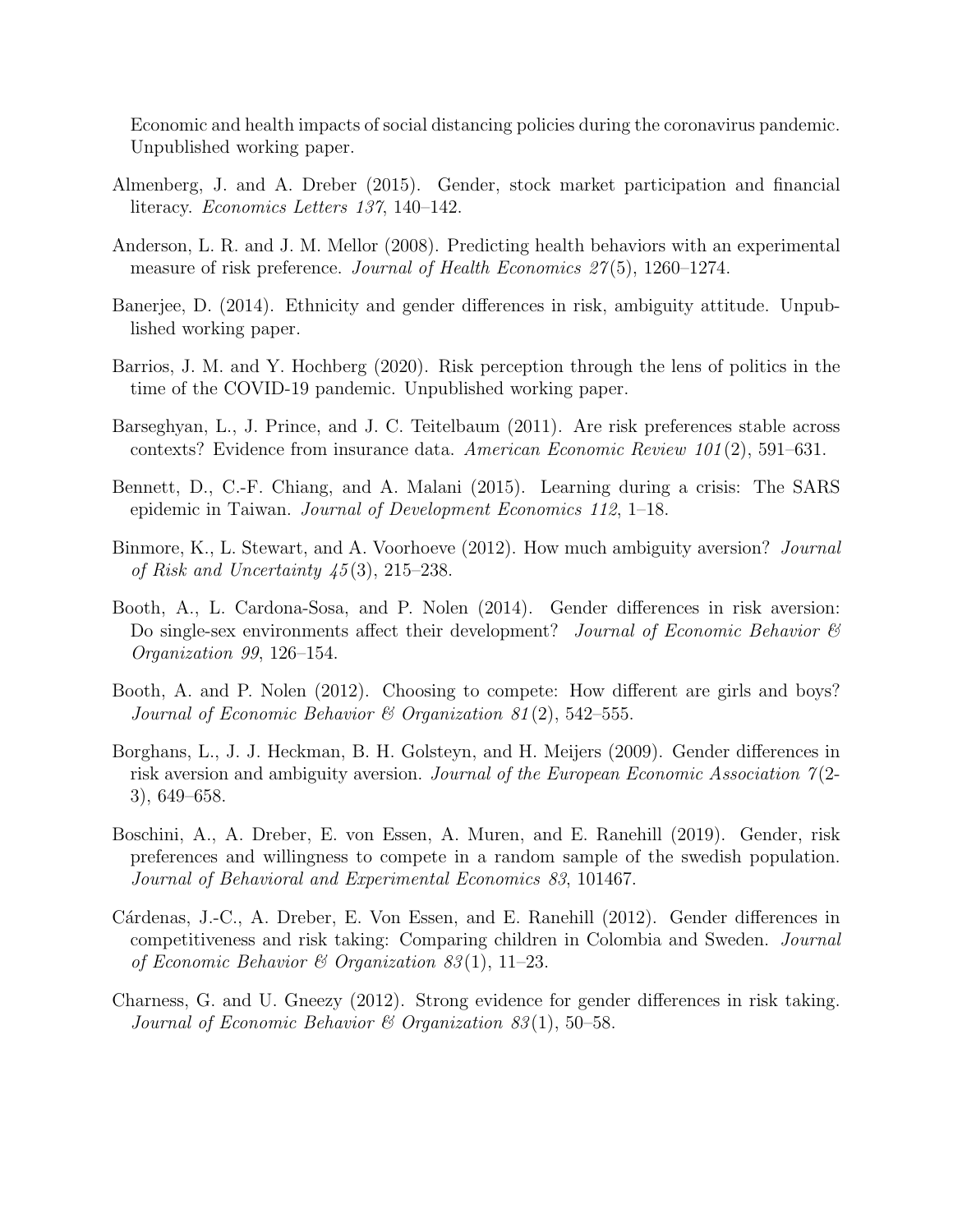- <span id="page-6-0"></span>Chuang, Y. and L. Schechter (2015). Stability of experimental and survey measures of risk, time, and social preferences: A review and some new results. *Journal of Development* Economics 117, 151–170.
- <span id="page-6-5"></span>Croson, R. and U. Gneezy (2009). Gender differences in preferences. Journal of Economic *Literature 47(2)*, 448–74.
- <span id="page-6-9"></span>Dimmock, S. G., R. Kouwenberg, and P. P. Wakker (2016). Ambiguity attitudes in a large representative sample. Management Science 62 (5), 1363–1380.
- <span id="page-6-6"></span>Dohmen, T., A. Falk, D. Huffman, U. Sunde, J. Schupp, and G. G. Wagner (2011). Individual risk attitudes: Measurement, determinants, and behavioral consequences. Journal of the European Economic Association  $9(3)$ , 522–550.
- <span id="page-6-13"></span>Drupp, M. A., M. Khadjavi, M.-C. Riekhof, and R. Voss (2020). Professional identity and the gender gap in risk-taking. evidence from field experiments with scientists. Journal of Economic Behavior & Organization 170, 418–432.
- <span id="page-6-7"></span>Eckel, C. C. and P. J. Grossman (2002). Sex differences and statistical stereotyping in attitudes toward financial risk. Evolution and Human Behavior 23 (4), 281–295.
- <span id="page-6-8"></span>Eckel, C. C. and P. J. Grossman (2008). Men, women and risk aversion: Experimental evidence. Handbook of Experimental Economics Results 1, 1061–1073.
- <span id="page-6-1"></span>Einav, L., A. Finkelstein, I. Pascu, and M. R. Cullen (2012). How general are risk preferences? Choices under uncertainty in different domains. American Economic Review 102 (6), 2606– 38.
- <span id="page-6-4"></span>Fan, Y., A. Y. Orhun, and D. Turjeman (2020). Heterogeneous actions, beliefs, constraints and risk tolerance during the COVID-19 pandemic. Unpublished working paper.
- <span id="page-6-10"></span>Filippin, A. and P. Crosetto (2016). A reconsideration of gender differences in risk attitudes. Management Science 62(11), 3138-3160.
- <span id="page-6-11"></span>Friedl, A., P. Ring, and U. Schmidt (2017). Gender differences in ambiguity aversion under different outcome correlation structures. Theory and Decision 82(2), 211–219.
- <span id="page-6-2"></span>Galizzi, M. M. and M. Miraldo (2017). Are you what you eat? Healthy behaviour and risk preferences. The BE Journal of Economic Analysis  $\mathcal{B}$  Policy 17(1).
- <span id="page-6-3"></span>Gerking, S. and R. Khaddaria (2012). Perceptions of health risk and smoking decisions of young people. Health Economics 21 (7), 865–877.
- <span id="page-6-12"></span>Gong, B. and C.-L. Yang (2012). Gender differences in risk attitudes: Field experiments on the matrilineal mosuo and the patriarchal yi. Journal of Economic Behavior  $\mathscr B$  Organization  $83(1)$ , 59–65.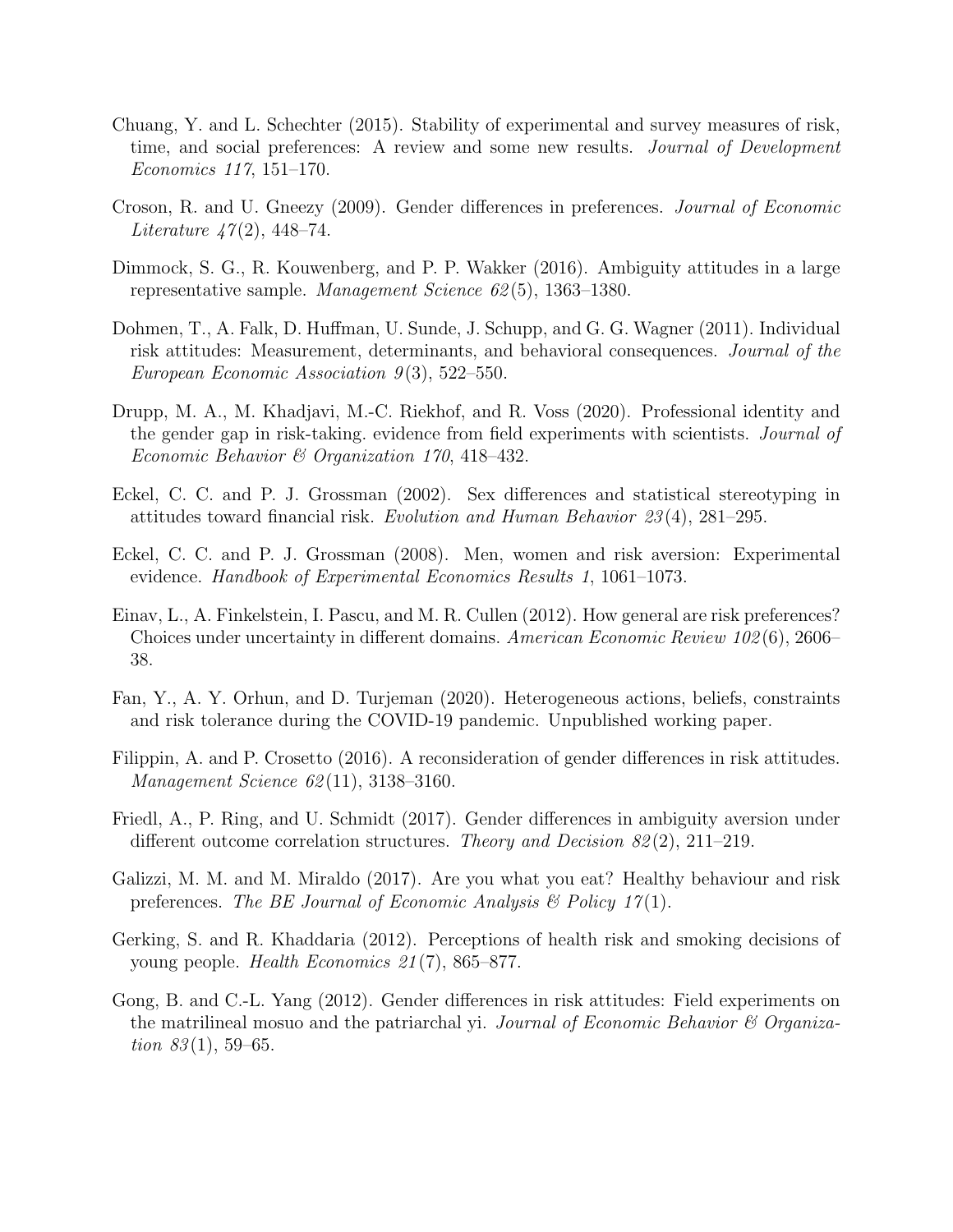- <span id="page-7-3"></span>Hirvonen, K. (2020). This is us: Geography of evidence in top health economics journals. Health Economics 29 (10), 1316–1323.
- <span id="page-7-8"></span>Lamiraud, K. and R. Vranceanu (2018). Group gender composition and economic decisionmaking: Evidence from the kallystée business game. Journal of Economic Behavior  $\mathscr B$ Organization 145, 294–305.
- <span id="page-7-2"></span>Lundborg, P. and H. Andersson (2008). Gender, risk perceptions, and smoking behavior. Journal of Health Economics  $27(5)$ , 1299–1311.
- <span id="page-7-4"></span>Mitze, T., R. Kosfeld, J. Rode, and K. Wälde (2020). Face masks considerably reduce COVID-19 cases in Germany: A synthetic control method approach. Unpublished working paper.
- <span id="page-7-0"></span>Nelson, J. A. (2015). Are women really more risk-averse than men? A re-analysis of the literature using expanded methods. Journal of Economic Surveys 29 (3), 566–585.
- <span id="page-7-5"></span>Powell, M. and D. Ansic (1997). Gender differences in risk behaviour in financial decisionmaking: An experimental analysis. Journal of Economic Psychology 18 (6), 605–628.
- <span id="page-7-6"></span>Pulford, B. D. and P. Gill (2014). Good luck, bad luck, and ambiguity aversion. Judgment and Decision Making  $9(2)$ , 159–166.
- <span id="page-7-1"></span>Schildberg-Hörisch, H. (2018). Are risk preferences stable? *Journal of Economic Perspec*tives  $32(2)$ , 135–54.
- <span id="page-7-7"></span>Schubert, R., M. Gysler, M. Brown, and H.-W. Brachinger (2000). Gender specific attitudes towards risk and ambiguity: an experimental investigation. Unpublished working paper.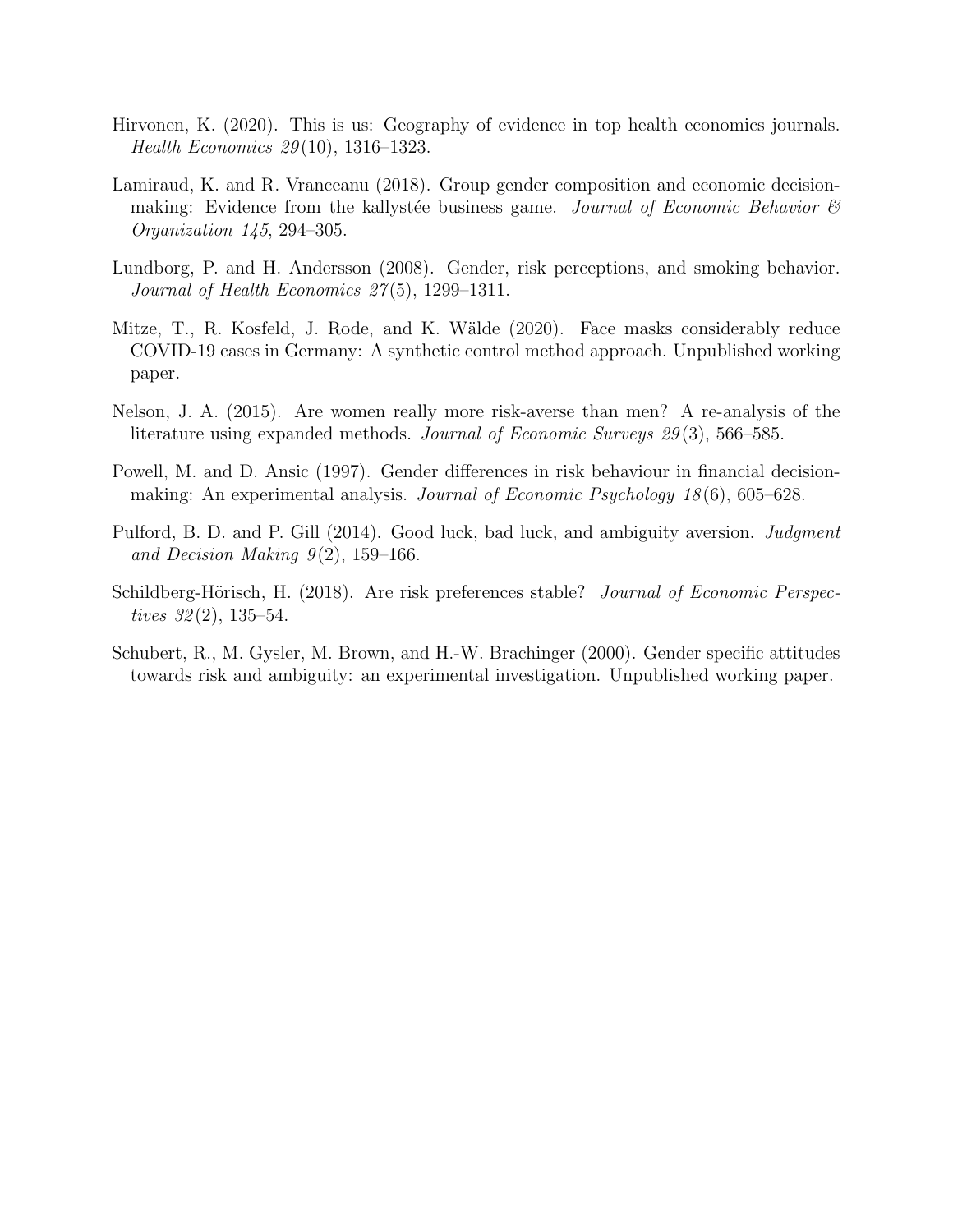# Tables

| Mask Wearing |        |       |      |      | Difference between Women and men                |            |  |
|--------------|--------|-------|------|------|-------------------------------------------------|------------|--|
|              |        | Mean  | Sd   | N    | T-test of the difference Regression coefficient |            |  |
|              |        | (1)   | (2)  | (3)  | $\left(4\right)$                                | (5)        |  |
| Adult        | Female | 0.641 | 0.48 | 6653 | $0.163***$                                      | $0.148***$ |  |
|              | Male   | 0.478 | 0.50 | 5027 | (0.009)                                         | (0.011)    |  |
| Children     | Girl   | 0.504 | 0.50 | 262  | 0.018                                           | 0.011      |  |
|              | Boy    | 0.485 | 0.50 | 266  | (0.044)                                         | (0.043)    |  |

Table 1: Mask Wearing Behaviors by Gender

Note: \*\*\* p<0.01, \*\* p<0.05, \* p<0.1; This table reports the mask wearing behaviors by gender. Mask wearing is defined as 1, and 0 otherwise. The third and fourth columns are to compare the average mask wearing between women and men using different tests. Column 4 reports the result of the difference using t-test to test the average difference in women minus men's mask wearing. Column 5 reports the regression coefficient of the women dummy on mask wearing. All regressions are controlled for location and enumerator fixed effects. Standard errors are clustered at the location level.

Table 2: Peer Group Information

|                                     | Mean | sd   | Min. | Max           |                  |
|-------------------------------------|------|------|------|---------------|------------------|
|                                     |      | (2)  | 3)   |               | $\mathfrak{b}$ ) |
| Average group size                  | 2.45 | 0.85 |      |               | 5,681            |
| Average number of male in a group   | 0.87 | 0.94 |      |               | 5,681            |
| Average number of female in a group | 1.32 | 0.86 |      | $\mathcal{D}$ | 5,681            |

Note: This table reports the basic information of the peer group. All the calculations include individual herself/himself. Sample includes both adults and children.